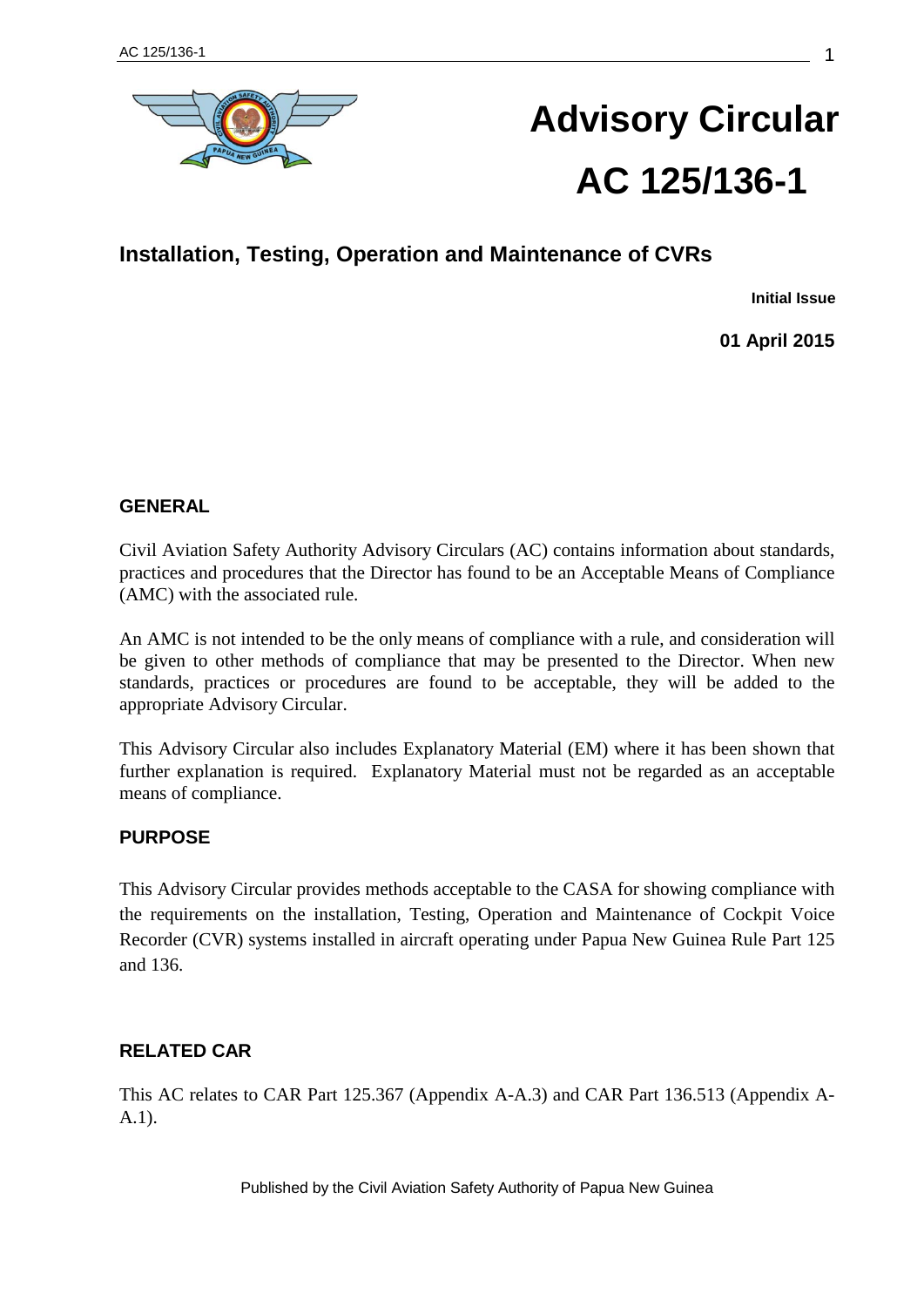# **Table of Contents**

| 1. APPLICABILITY                                            | 3 |
|-------------------------------------------------------------|---|
| 2. INTRODUCTION                                             | 3 |
| <b>3. DESIGN STANDARDS</b>                                  | 3 |
| <b>4. TEST PROCEDURES</b>                                   | 3 |
| 5. OPERATIONAL REQUIREMENTS                                 | 4 |
| <b>6. MAINTENANCE REQUIREMENTS</b>                          | 4 |
| 7. APPENDIX 1 – Flight Test First of Type or First of Model | 5 |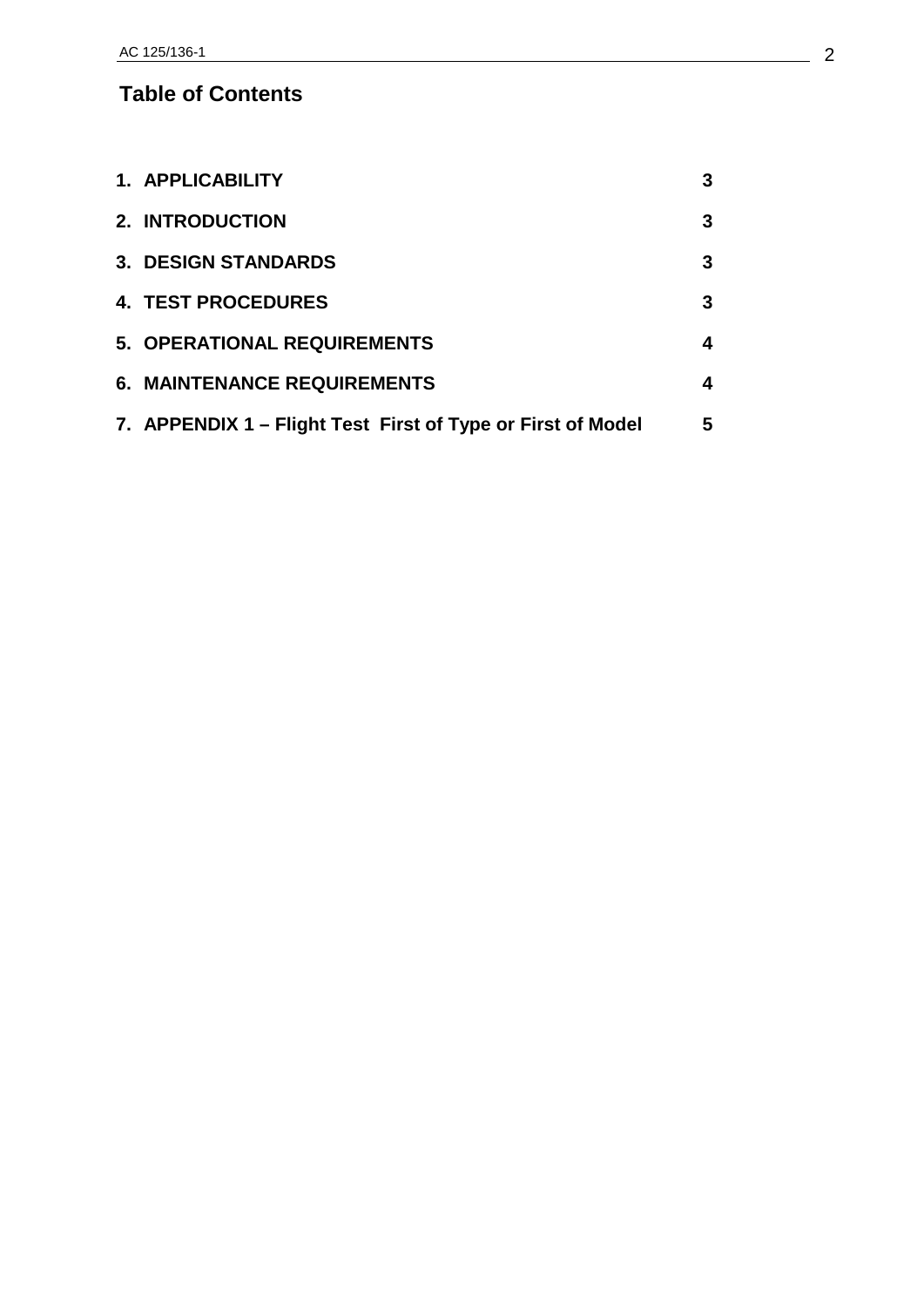# **1. APPLICABILITY**

- 2. CVR systems installed in or to be installed in PNG registered aircraft to be operated in accordance with Part 125 or Part 136.
- 3. CVR Systems approved through a FAA, CASA Australia, DOT Canada, EASA, NZ CAA or UK CAA Type Certification or Supplemental Type Certification process are acceptable and do not require additional testing provided the CVR unit and ULD meet the design standards of Part 125 and Part 136 Appendix A.

# **2. INTRODUCTION**

Part 125.367 and Part 136.513 require the installation of CVR systems in certain aircraft. This Advisory Circular provides guidance to designers, operators and maintainers of the requirements to be satisfied with CVR systems to ensure they perform their proper function.

# **3. DESIGN STANDARDS**

All CVR Systems installed in Part 125 or Part 136 aircraft must comply with the design standard specified in the aircrafts Type Certificate Data Sheet or to a later design standard acceptable to the Director.

In the case of the DHC-6 series, which is certificated to CAR 3, CASA advises that FAR 23.1457 at Amendment 35 or a later Amendment is an acceptable design standard.

Design Standards for CVRs and ULDs are specified in Appendix A of Part 125 and Part 136.

# **4. TEST PROCEDURES**

First of type or first of model installations require testing to ensure the recordings are suitable for use in an accident investigation. To this end a test recording should be made in flight in accordance with the flight test schedule at Appendix 1 of this document. The recorder unit or a copy of the recording is to be forwarded to a test facility acceptable to CASA for analysis. It is the Operator's responsibility to negotiate with test facilities.

Test facilities currently acceptable to CASA are:

Flight Data Systems

31 McGregor's Drive

Keilor Park

Victoria 3042

Australia

Email: [admin@fliqhtdata.com.au](mailto:admin@fliqhtdata.com.au)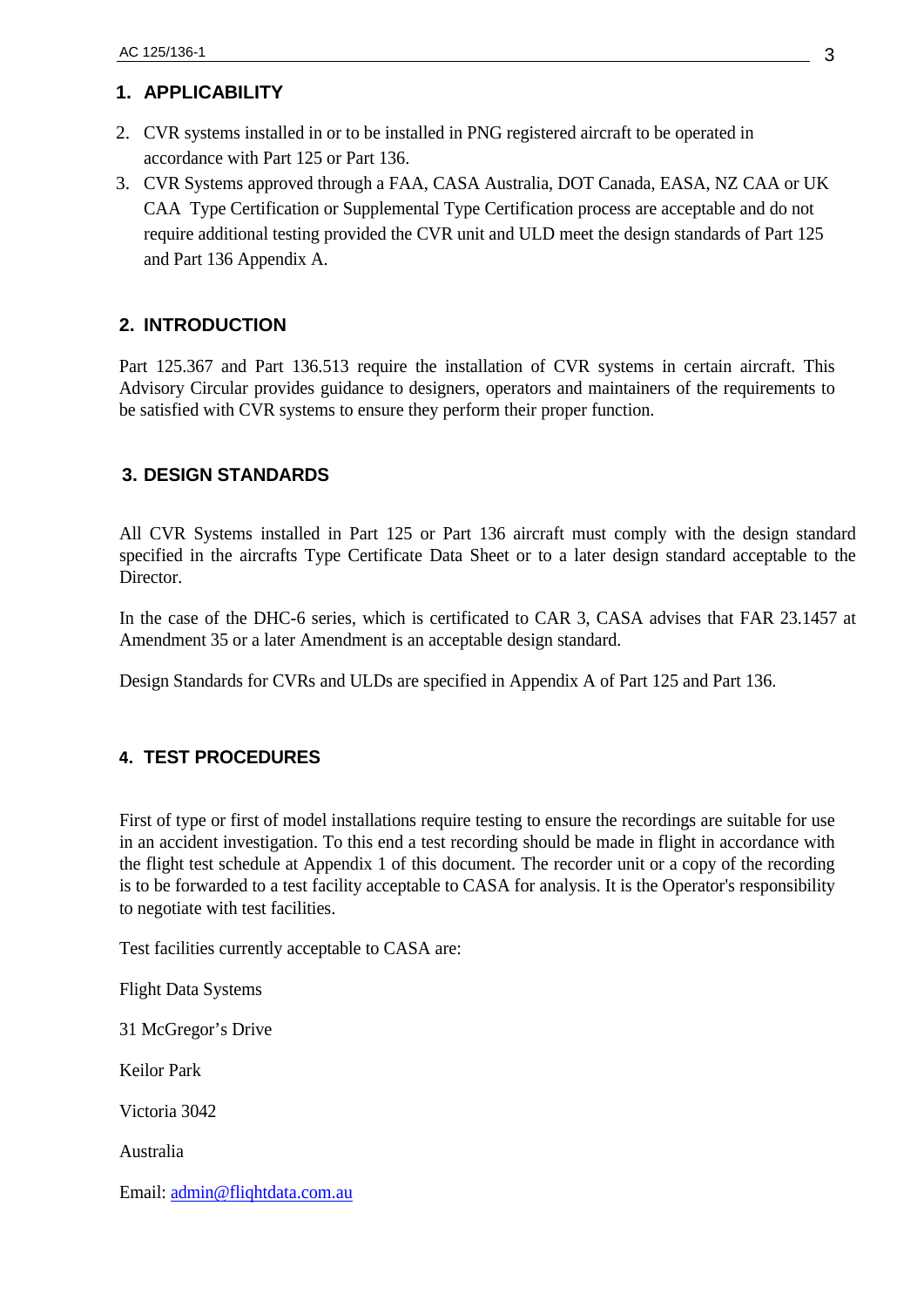Australian Transport Safety Bureau (ATSB)

62 Northbourne Avenue

Canberra

ACT 2601

Australia

Email: [atsbinfo@atsb.qov.au](mailto:atsbinfo@atsb.qov.au)

#### **5.Operational Requirements**

Part 125.75 and Part 136.71 require that a flight crew member shall ensure that:

*(1) The cockpit -voice recorder is operated continuously from the start of the checklist commenced before engine start until the completion of the final checklist at the termination of flight; and*

*(2) If the aeroplane is equipped to record the uninterrupted audio signals received from a boom or a mask microphone, boom microphones are used below 10 000 feet altitude; and*

*(3) If an erasure feature is used in the cockpit -voice recorder, only information recorded more than 30 minutes earlier than the last record is erased or otherwise obliterated.*

Operators must ensure that the above three requirements are met; this may include changes to checklists to include operation of the CVR Self-Test feature prior to engine start. Refer to the manufacturer's manuals for procedures for operation of the Self-Test feature. Designers should consider the use of a Flight Manual Supplement to assist operators meet the above requirements.

# **6. Maintenance Requirements**

The requirements below must be incorporated in the approved maintenance programme required by Part 119.61 Items (a), (b), (c) and (d) shall be performed at intervals not exceeding 2000 flight hours or 12 months, whichever occurs first. In addition, the ULD battery shall be replaced at intervals specified by the manufacturer.

(a) Confirm the CVR is recording on each voice channel by carrying out a complete audio system check in accordance with the manufacturer's instructions.

(b) Confirm the proper functioning of the bulk Erase function. Ensure the Erase function cannot be operated in flight and any Erase inhibit switch functions correctly.

(c) Check the operation of the crash sensor switches.

(d) Carryout functional testing and cleaning of the ULD in accordance with the manufacturer's instructions.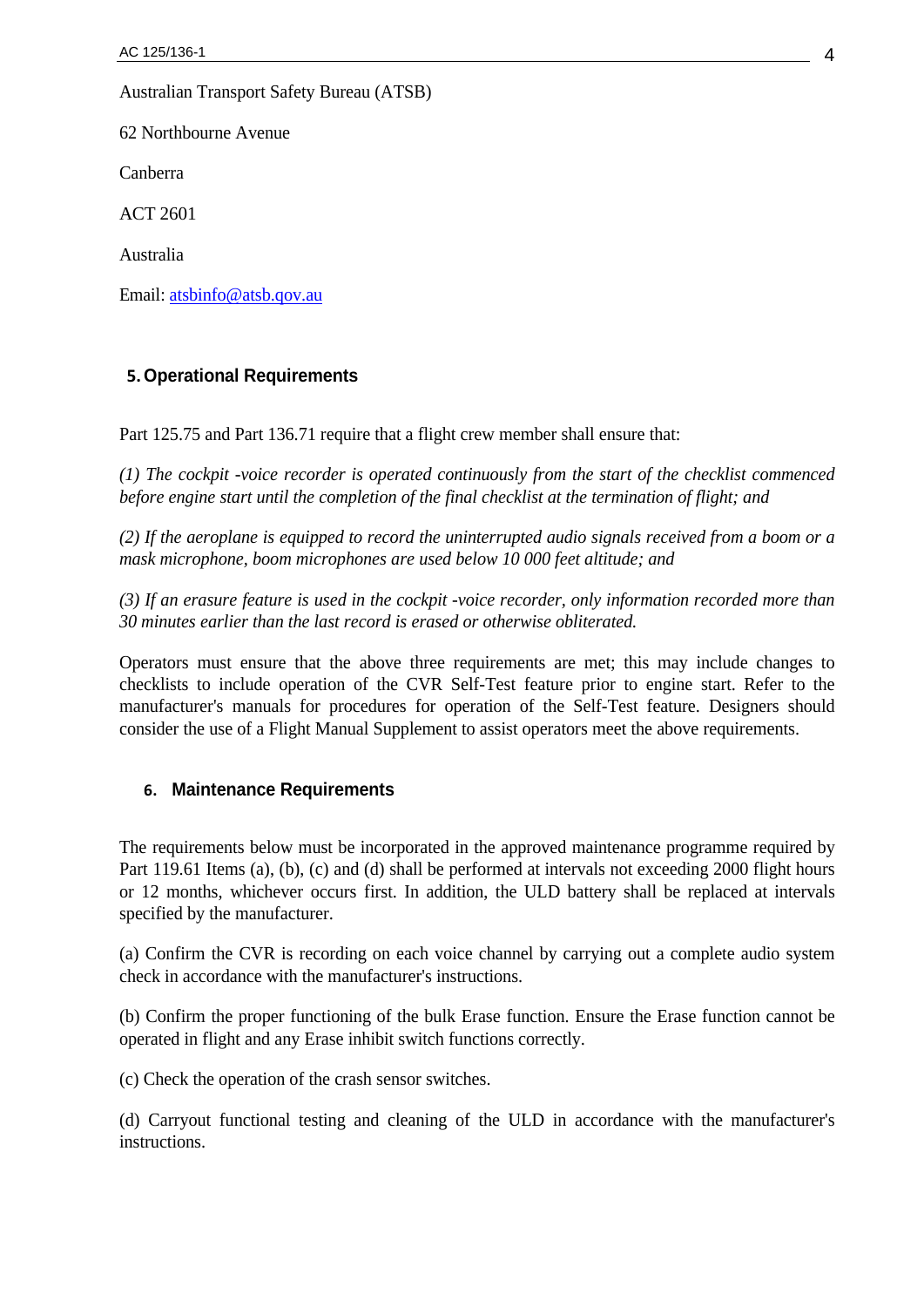# **Appendix 1.**

# **Cockpit Voice Recorder**

# **Flight Test First of Type or First of Model**

#### **1 General**

First of type or first of model CVR Systems are to be flight tested and the recording, so obtained is to be analysed. The test and analysis must demonstrate adequate recording quality during all normal regimes of flight including taxying, take -off, cruise, approach and landing. For helicopters, hover and auto -rotation should be included.

1.2 Since the duration of the recording is limited to 30 minutes, the CVR circuit breaker should be tripped between each test phase and at the end of the landing run.

1.3 If time permits, systems which generate sounds on the flight deck and which might not otherwise be used during the test flight, should be operated with appropriate announcements.

1.4 This appendix provides guidance for flight testing both aeroplanes and helicopters. It may need to be adapted to suit the particular installation being tested.

1.5 The replay and analysis must be performed by a test facility acceptable to CASA. The test facility must ensure the privacy of the recordings.

1.6 Recordings offered for analysis may be released to the operator's Part 119 organisation, CASA, the PNG Accident Investigation Commission and, if appropriate, other Airworthiness Authorities. The agreement of the flight crew concerned is assumed unless instructions, in writing, are given by the flight crew stating any restrictions to be applied.

#### **2 Procedure**

**IMPORTANT** To enable proper analysis of the recording, it is essential that adequate commentary on the flight is provided, e.g. crew actions altitudes and speed. Each test should be clearly announced and the crew member identified, e.g. "Co-pilot" testing oxygen mask microphone with interphone off".

# **2.1 Prior to Engine Start**

2.1.1 Check that the CVR is operating.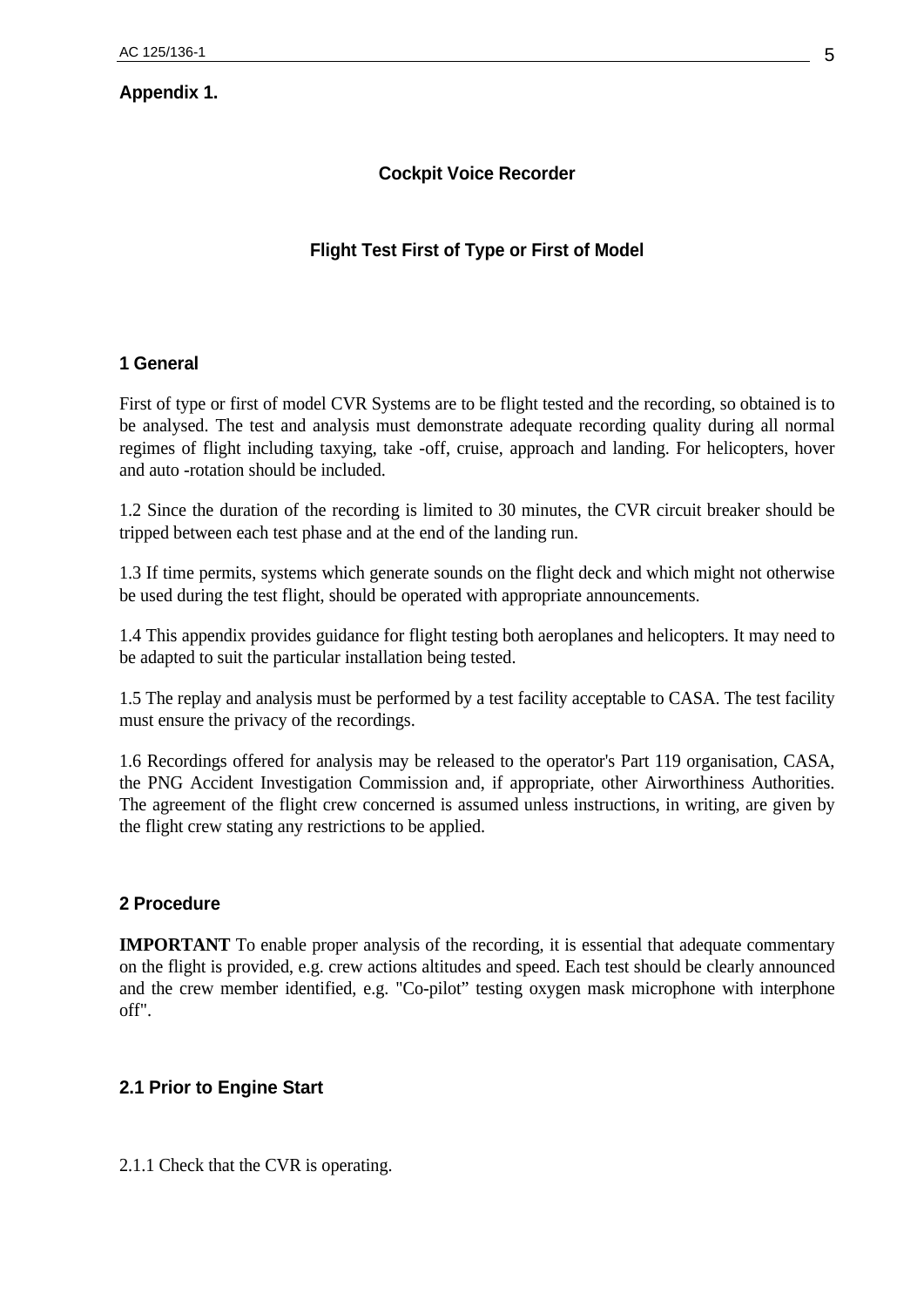2.1.2 Press the ERASE button. (This may require operation of any inhibit function)

2.1.3 Press the CVR TEST button.

- 2.1.4 Select BOOM *microphone* and *interphone* 'ON' at *all positions.*
- 2.1.5 Announce aircraft type, registration, date, time and crew complement

# **2.2 Engine Start**

2.2.1 (Helicopters only) during rotor spin -up, call out RPM at 50%, 80% and 100%.

2.2.2 Make a test announcement from each crew member position in turn using the boom microphones with interphone selected 'ON' followed by a second announcement with the interphone 'OFF' (to evaluate the 'hot' microphone):

#### (i) LEFT HAND SEAT POSITION

#### — INTERPHONE ON

"this is the Captain's Position with boom microphone interphone on"

#### — INTERPHONE OFF

"this is the Captain's Position with boom microphone interphone off'

#### (ii) RIGHT HAND SEAT POSITION

— INTERPHONE ON

"this is the First Officer's Position with boom microphone interphone on"

#### — INTERPHONE OFF

"this is the First Officer's Position with boom microphone interphone off'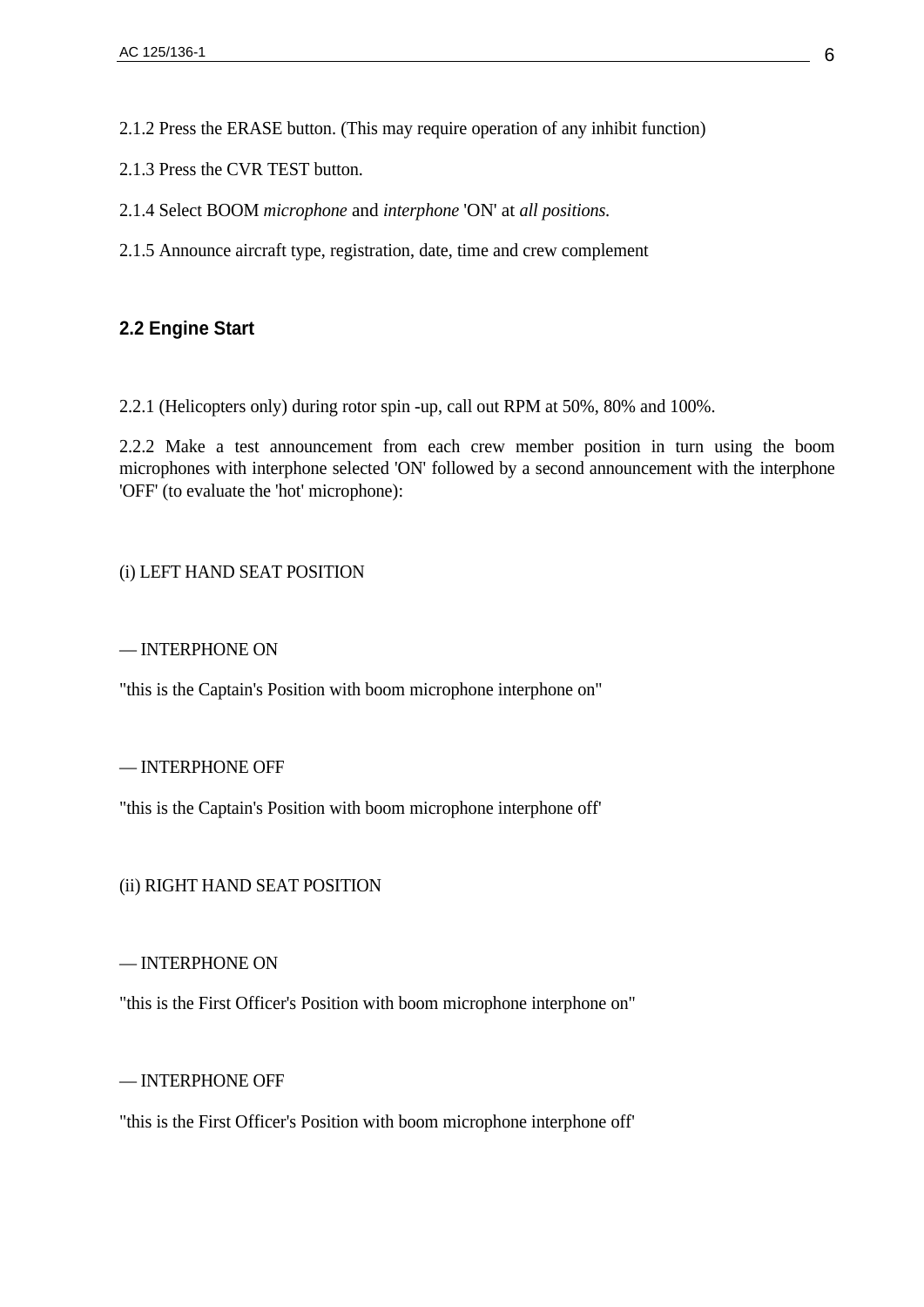#### (iii) ENGINEER/THIRD CREW POSITION

#### — INTERPHONE ON

"this is the Engineer's Position/third crew Position with boom microphone interphone on"

#### — INTERPHONE OFF

"this is the Engineer's Position/third crew Position with boom microphone interphone off'

2.2.3 Repeat 2.2.2 using the oxygen mask microphone.

2.2.4 (Aeroplanes only) Announce and test the stall warning stick shaker.

2.2.5 (Helicopters only) Close the flight deck windows.

#### **2.3 Take -off**

2.3.1 With headsets worn and *boom* microphones *available for use,* record *a normal* take -off and initial climb.

2.3.2 Announce landing gear and flap selections and other actions.

# **2.4 Cruise**

2.4.1 With interphone OFF, announce and activate aural warnings and voice activated warning system (if fitted)

2.4.2 (Aeroplanes only) Accelerate to, and announce VMO. Continue until the overspeed warning sounds. Reduce speed as required.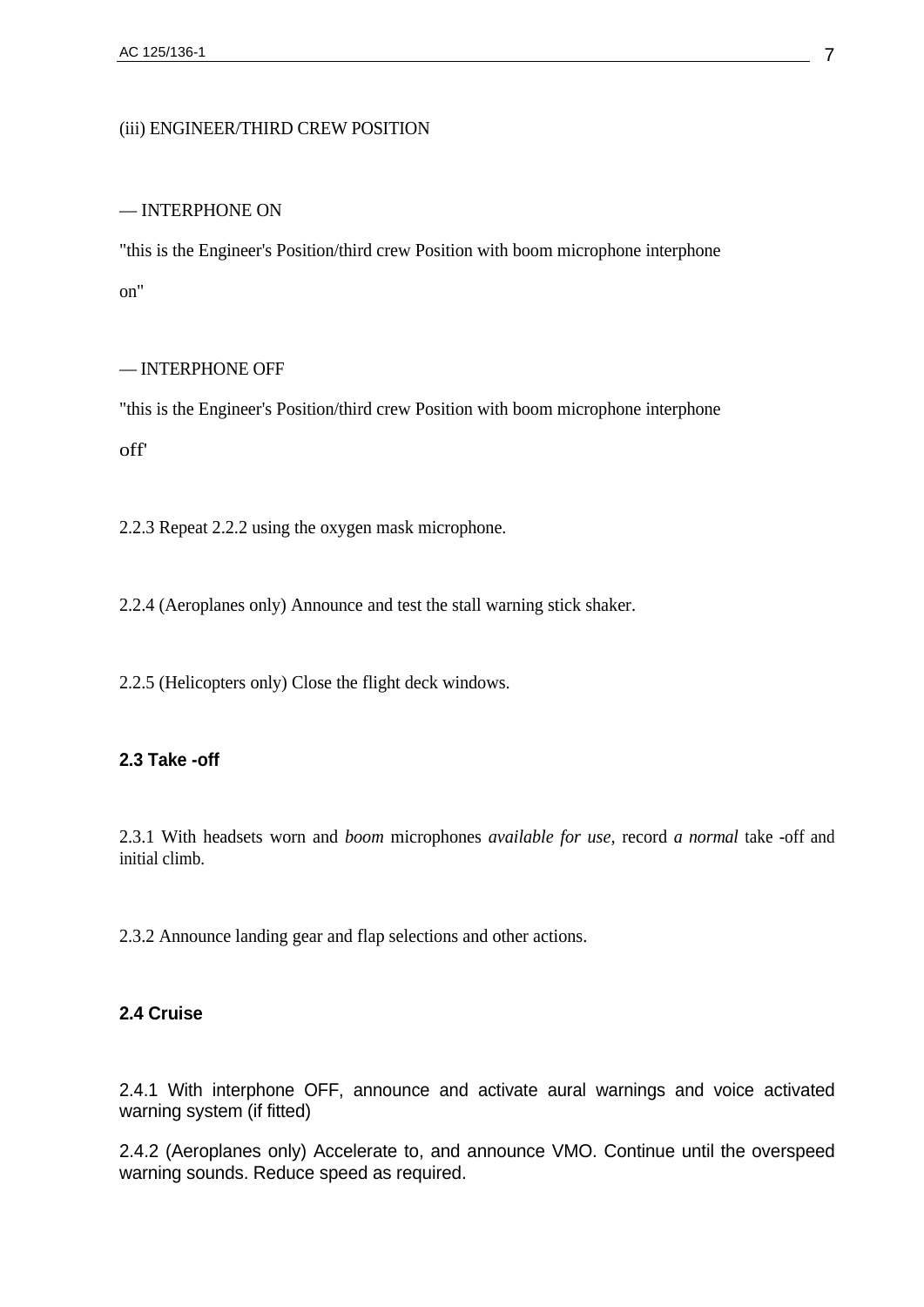2.4.3 Perform a test transmission from each pilot's station using VHF and boom *microphones.*

2.4.4 Perform a test transmission from each pilot's station using VHF, a hand-held microphone and the flight deck loudspeakers (for response from ground station).

2.4.5 Perform a test transmission from each pilot's station using HF and boom microphones

2.4.6 Perform a test transmission using the Marine and/or UHF radio (if fitted).

2.4.7 Perform test broadcasts from the flight deck and the cabin using the passenger address system (if fitted)

2.4.8 (Helicopters only) Call out rotor RPM.

2.4.9 Announce and open the flight deck cabin door. Announce and close the door after 30 seconds

2.4.10 Where permitted by the Flight Manual and in cruise, announce and open the

flight deck windows. Announce and close the windows after 30 seconds.

2.4.11 Select and *identify navigation aids on each navigation set (this* may be carried out at any stage of the flight).

# **2.5 Helicopter Auto -Rotation and Hover**

2.5.1 At a safe altitude, perform an auto -rotation descent with power recovery.

2.5.2 Announce *and* hover for *approximately one minute.*

# **2.6 Landing**

2.6.1 Record final approach and landing including ILS and Marker audio identification.

Announce landing gear and flap selection and other actions.

2.6.2 At end of landing run call out the time. (Note 30 minutes tape limitations).

2.6.3 Select BOOM microphone and interphone 'ON' at all positions and announce

"End of Test".

# **2.6.4 DO NOT ERASE.**

# **2.6.5 PULL CVR CIRCUIT BREAKER.**